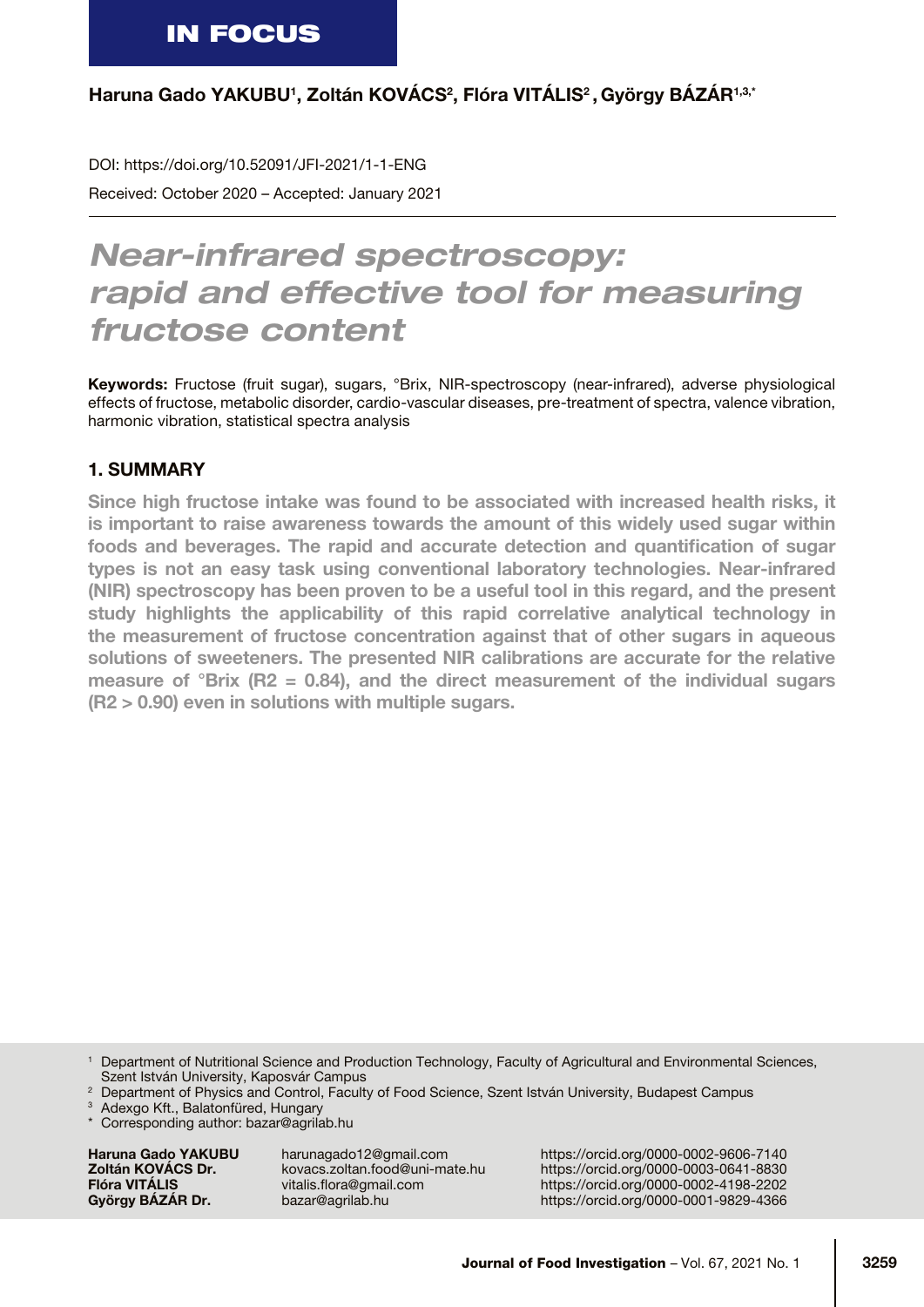## 2. Introduction

Food sweeteners have become the most widely used additives in the food processing industry, especially in the production of beverages and other products such as desserts and yoghurts. One of the oldest sweetener to have been documented in history is honey [1]. This, and some of the traditional sweeteners such as maple syrup, carob, and agave, consumed for decades are largely made up glucose, fructose, sucrose, minerals and other compounds [1]. Glucose is almost always present in foods and plays an essential role in the regulation of metabolism in human. It can be ingested either as free available sugar (glucose powder) or bonded in polymers, in the case of starch, dextrin, and maltodextrins. Glucose could also be bonded in disaccharides, like in the case fructose bond to glucose in sucrose [2].

For some time now, concerns about the form and levels of sweeteners used in the food industry, and the °Brix value of processed foods, have been topical due to the health implications of the consumers. This is mainly because of the risk of developing metabolic abnormality (diabetes) associated with high intake of sugar, especially sugar of high fructose content. Consumers are therefore becoming more conscious of what they consume, and will at times prefer a reduction of the caloric levels of processed foods, consequently reducing sugar intake [3].

High fructose intake was found to be associated with a high risk of metabolic syndrome [4], obesity, diabetes and an increase in blood triglyceride concentrations and insulin resistance compared with high glucose intake [5], [6], [7]. High risk of cardiovascular diseases and even malignant tumors in body tissues may be related to excessive fructose intake [8], and also dyslipidemia and kidney diseases [9].

Over the years, the application of near-infrared spectroscopy (NIR) to analyze the forms of sugar in food sweeteners, has been found to be easier, faster and cost-efficient [10] compared with tedious and reagent involving methods, such as gas chromatography (GC), high-performance liquid chromatography (HPLC) and enzymatic analysis [11], [12]. The HPLC is the most frequently used method for assessing free fructose, free glucose, sucrose, maltose, and lactose content [13].

The NIR spectral region is found between 800 to 2500 nm (12500–4000 cm−1) range, with absorptions representing overtones and combinations which are associated with –CH, –OH, –NH, and –SH functional groups [14]. In the case of glucose, 1st overtone of O–H stretching corresponds to absorption bands at 1195, 1385, 1520, 1590, 1730 nm, 1st overtone of O–H stretching of fructose and sucrose at 1433 nm, and O–H combination band of sucrose, glucose and fructose at 1928 nm [14].

Mono- and disaccharides, such as glucose, fructose, sucrose, lactose, were also analyzed in aqueous solutions [15]. Although the same molar concentrations of all the concerned sugars were dissolved, the mass that those represented differed considerably due to the differences in molecular weights of mono- and disaccharides. When quantifying sugars in mixtures, the molar concentration of the sugar solutions gave less accurate calibration models compared with those fitted on weight per volume concentration. Since the spectral information is mostly the light absorbance of chemical bonds during excitation, this information is more proportional with the number of chemical bonds and atoms in the aqueous solution, than with the number of molecules. Regression coefficient vectors of calibration models for each of the sugars also revealed the spectral regions holding the highest importance in the quantitative analysis of the sugars. Regression vectors of the 1100-1800 nm interval, associated with signals of O–H and C–H bonds, showed the significance of characteristic spectral regions of water and the dissolved sugars. The calibration on the concentration of the sugars within the mixtures showed accurate validation performance even at low concentration levels (0.0018 – 0.5243 g/cm $^{\circ}$ ), R $^{\circ}{}_{\rm{cv}}$ of 0.841 and 0.961, SECV of 0.024 g/cm $^{\rm{3}}$  and 0.012 g/cm $^{\rm{3}}$ for glucose and fructose, respectively. This showed possible quantification of a specific sugar in a mixture of sugars in a solution using NIR spectroscopy [15].

In related studies [10], [16], [17], glucose, fructose and sucrose were quantified in different fruit juices using NIR, and accurate partial least square regression (PLSR) models were reported ( $R^2 > 0.854$ , 0.963, 0.953 for glucose, fructose, sucrose, respectively). Good PLRS models were reported for predicting glucose within 900-2200 nm wavelength range [18], whereas the 900-1650 nm interval was reported to be good for the discrimination of organic sugar and conventional brown sugar using partial least squares discriminant analysis (PLS-DA) models [19]. In a study, the concentration of glucose in an aqueous mixture of glucose, albumin and phosphate was quantified using NIR and reported accurate PLRS models [20]. The possibility to predict the glucose, fructose and sucrose content in *Morindae officinalis* extracts utilizing NIR was also reported [21].

The Hungarian food industry is flooded with many sweeteners for food processing. However, there are three major sweeteners: K-syrup LDX and K-sweet F55, which are two commonly used isosugars, and D-sucrose. K-syrup LDX is a sweet, viscous, quickly crystallizing syrup often used in food and pharmaceutical industry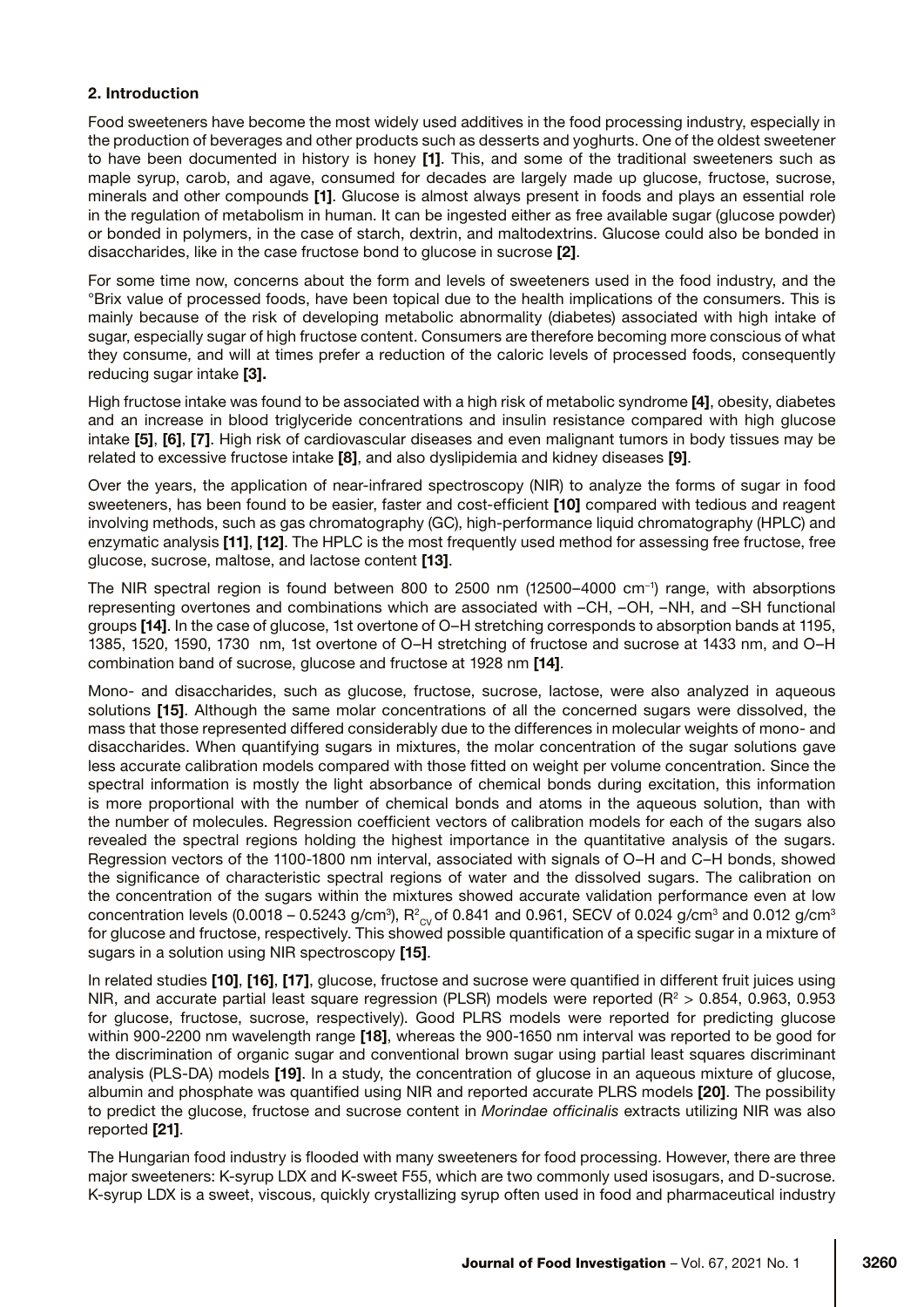as a raw material for fermentation. It contains high amount of glucose or dextrose (93%), and small amount of fructose (0.5%) and viscous liquid [22]. K-sweet F55, however, is a high caloric isosugar consisting of glucose and fructose, where the fructose content is higher (55%) than the glucose (45%) [23], and the third sweetener is D-sucrose or refined sugar, which is increasingly being replaced with K-syrup LDX and K-sweet F55.

This study aimed to determine the applicability of NIR spectroscopy to quantify glucose, fructose, sucrose content and °Brix of aqueous solutions of the widely used sweeteners, D-sucrose, K-syrup LDX, and K-sweet F55.

## 3. Materials and Methods

## *3.1. Sample preparation*

Three kinds of sugars were used with brand names: D-sucrose (Carl Roth GmbH, Karlsruhe, Germany): 100% sucrose; K-Syrup LDX (KALL Ingredients Kft., Tiszapüspöki, Hungary): 93% glucose + 0.5% fructose + 6.5% water; K-Sweet F55 (KALL Ingredients Kft., Tiszapüspöki, Hungary): 45% glucose + 55% fructose. Aqueous solutions were prepared at 10 different concentrations for each of the three sugars, separately. A total sample of 30 samples was prepared, 100 ml of each.

## *3.2. Laboratory measurement*

°Brix was measured with Hanna HI96801 Digital Refractometer, and recorded as reference for subsequent NIRS calibrations. Glucose, fructose and sucrose concentration of the respective sugar solutions was calculated based on the mass of sweetener added to the solutions and the percentages of the individual sugars within the sweeteners. The following formulas were used for the calculation of glucose and fructose in K-sweet F55 and K-syrup LDX solutions:

- 1. Glucose in K-syrup LDX solution = 93/100\*amount of K-syrup in solution (g/100g)
- 2. Fructose in K-syrup LDX solution = 0.5/100\*amount of K-syrup in solution (g/100g)
- 3. Glucose in K-Sweet F55 solution = 45/100\*amount of K-sweet F55 in solution (g/100g)
- 4. Fructose in K-sweet F55 solution = 55/100\* amount of K-sweet F55 in solution (g/100g)

Accordingly, each of the 30 samples was described with °Brix, and concentrations of total sugar, glucose, fructose and sucrose, as listed in *Table 1.*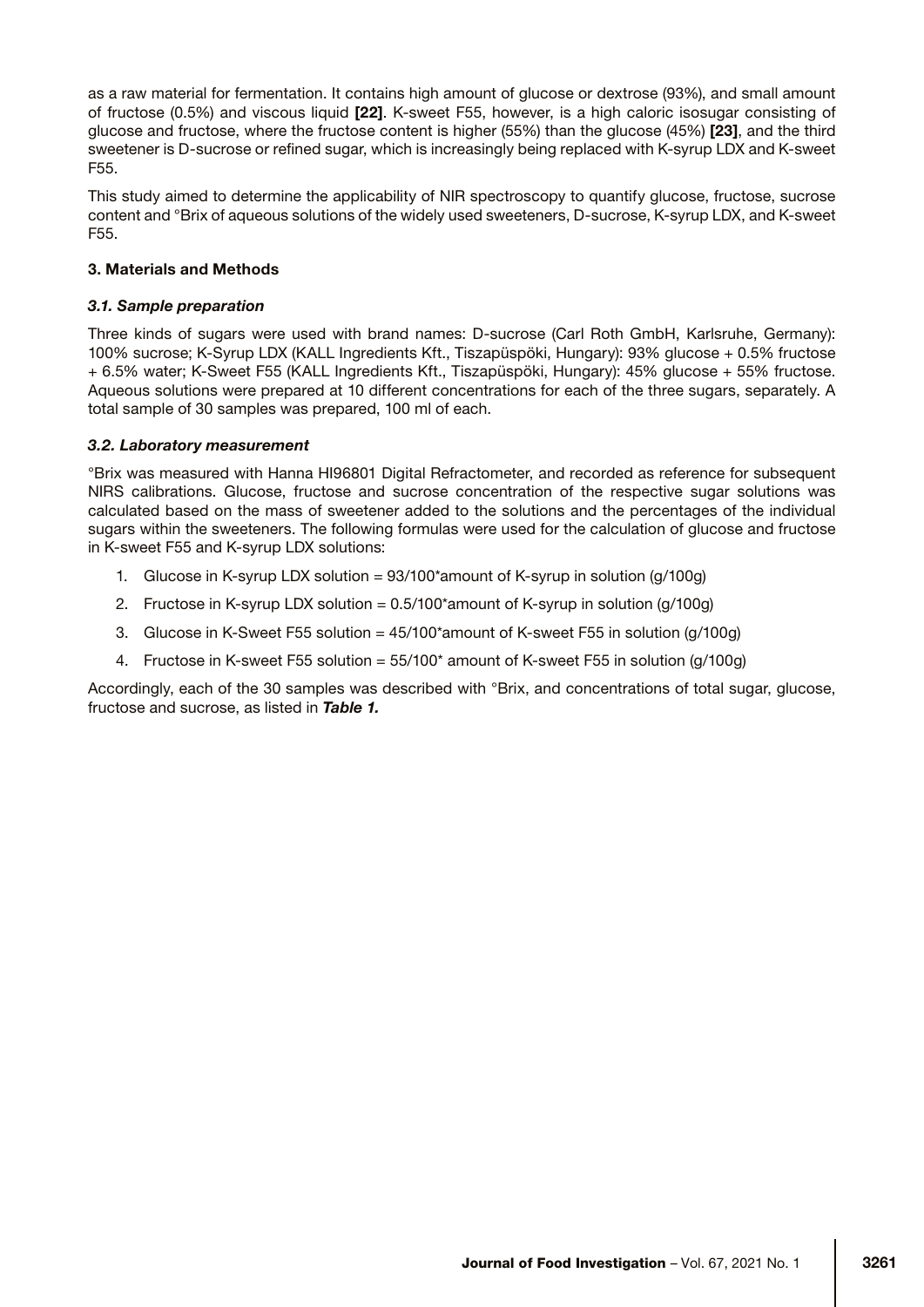#### *Table 1. The °Brix, concentration of total sugar, glucose, fructose and sucrose of the aqueous sugar solutions used for the study*

| <b>Sweetener</b> | <b>Brix</b> | <b>Total sugar</b><br>(g/100g) | Glucose (g/100g)         | <b>Fructose</b><br>(g/100g) | Sucrose (g/100g)             |  |
|------------------|-------------|--------------------------------|--------------------------|-----------------------------|------------------------------|--|
| D-sucrose        | 1.100       | 1.100                          |                          |                             | 1.100                        |  |
|                  | 2.000       | 2.000                          | $\overline{\phantom{m}}$ | -                           | 2.000                        |  |
|                  | 2.900       | 2.900                          | $\overline{\phantom{m}}$ | $\overline{a}$              | 2.900                        |  |
|                  | 4.100       | 4.100                          | $\overline{\phantom{a}}$ | -                           | 4.100                        |  |
|                  | 4.900       | 4.900                          | $\overline{\phantom{a}}$ | -                           | 4.900                        |  |
|                  | 6.000       | 6.000                          | $\overline{\phantom{a}}$ | $\overline{\phantom{0}}$    | 6.000                        |  |
|                  | 6.800       | 6.800                          | $\overline{\phantom{a}}$ | -                           | 6.800                        |  |
|                  | 8.200       | 8.200                          | $\overline{\phantom{a}}$ | -                           | 8.200                        |  |
|                  | 9.100       | 9.100                          | $\overline{\phantom{a}}$ | -                           | 9.100                        |  |
|                  | 10.10       | 10.10                          | $\overline{\phantom{a}}$ | -                           | 10.10                        |  |
| K-syrup LDX      | 0.300       | 0.373                          | 0.346                    | 0.001                       | $\overline{\phantom{0}}$     |  |
|                  | 1.000       | 1.245                          | 1.157                    | 0.006                       | $\overline{\phantom{0}}$     |  |
|                  | 2.000       | 2.491                          | 2.316                    | 0.012                       | -                            |  |
|                  | 2.500       | 3.110                          | 2.892                    | 0.015                       | $\overline{\phantom{a}}$     |  |
|                  | 3.400       | 4.232                          | 3.935                    | 0.021                       | $\overline{\phantom{a}}$     |  |
|                  | 4.100       | 5.107                          | 4.749                    | 0.025                       | $\overline{\phantom{0}}$     |  |
|                  | 4.200       | 5.232                          | 4.865                    | 0.026                       | -                            |  |
|                  | 5.500       | 6.850                          | 6.370                    | 0.034                       | $\qquad \qquad \blacksquare$ |  |
|                  | 6.400       | 7.971                          | 7.413                    | 0.039                       | $\overline{\phantom{0}}$     |  |
|                  | 7.300       | 9.000                          | 8.370                    | 0.045                       | $\overline{\phantom{0}}$     |  |
| K-sweet F 55     | 0.400       | 0.420                          | 0.189                    | 0.231                       | -                            |  |
|                  | 0.700       | 0.732                          | 0.329                    | 0.402                       | $\qquad \qquad \blacksquare$ |  |
|                  | 1.200       | 1.250                          | 0.562                    | 0.687                       | $\overline{\phantom{a}}$     |  |
|                  | 1.700       | 1.779                          | 0.800                    | 0.978                       | $\overline{\phantom{a}}$     |  |
|                  | 2.500       | 2.716                          | 1.222                    | 1.493                       | -                            |  |
|                  | 3.100       | 3.241                          | 1.458                    | 1.782                       | $\overline{\phantom{a}}$     |  |
|                  | 3.400       | 3.558                          | 1.601                    | 1.956                       | $\overline{\phantom{a}}$     |  |
|                  | 3.900       | 4.081                          | 1.836                    | 2.244                       | $\overline{\phantom{a}}$     |  |
|                  | 5.300       | 5.555                          | 2.499                    | 3.055                       |                              |  |
|                  | 7.600       | 7.953                          | 3.578                    | 4.374                       |                              |  |
| Max value        | 10.10       | 10.10                          | 8.370                    | 4.374                       | 10.10                        |  |
| Min value        | 0.300       | 0.373                          | 0.189                    | 0.002                       | 1.100                        |  |
| Mean             | 4.216       | 4.403                          | 2.824                    | 0.871                       | 5.520                        |  |
| SD               | 2.836       | 2.841                          | 2.434                    | 1.239                       | 3.055                        |  |

*D-sucrose: 100% sucrose; K-syrup LDX: 93% glucose+0.5% fructose; K-sweet F55: 45% glucose+ 55% fructose; SD: standard deviation; Max: maximum value; Min: minimum value*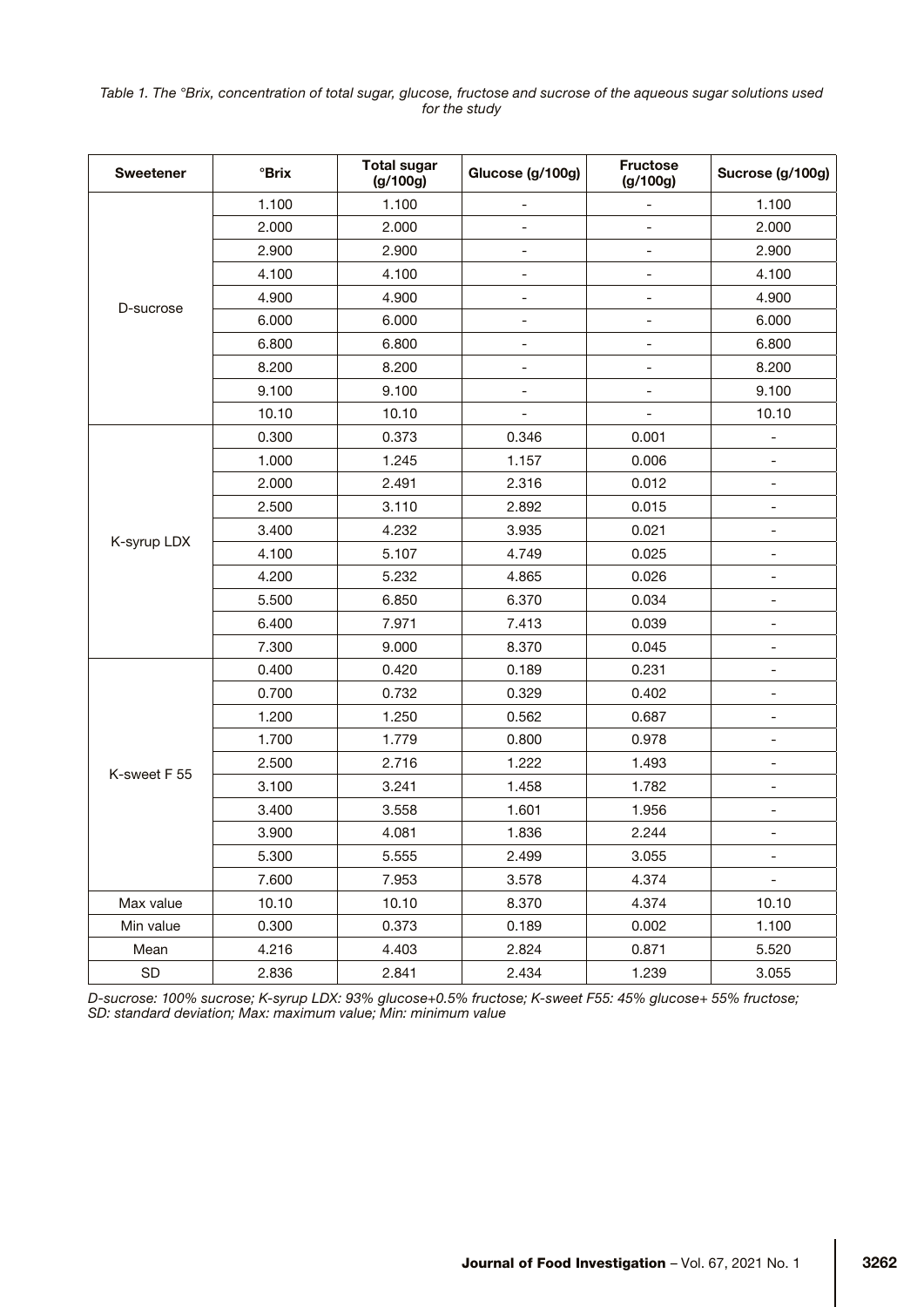## *3.3. NIRS measurement*

The samples were scanned at room temperature (25 °C) using a FOSS NIRSystems 6500 (FOSS NIRSystems, Inc, Laurel, MD, USA) spectrometer, operated with WinISI v1.5 software (InfraSoft International, Port Matilda, PS, USA). The scanning was done in transmission mode after measuring 1 ml sugar solution into a quartz cuvette having 1 mm pathlength. Two rounds of scanning of each sample were done randomly, and the subsequent sample was used to wash the cuvette three times between each sample scanning. Sixty spectral data were obtained and the spectra of the two rounds were averaged resulting in 30 spectra.

## *3.4. Spectral pre-processing and multivariate data analysis*

The Unscrambler v9.7 (CAMO Software AS, Oslo, Norway) software was used for the analysis of the NIR data, while the MS Excel 2013 was used to calculate the descriptive statistics for the variables measured and calibrated for °Brix, glucose, fructose, and sucrose concentration.

For scatter correction of spectra, and to obtain accurate and robust calibration models, several spectral types of preprocessing were performed: standard normal variate (SNV), multiplicative scatter correction (MSC) and gap-segment second derivative (2nd order derivative, gap of 5 data points, segment of 5 data points).

Using multivariate data analyses, both the separation of the solutions prepared with different sweeteners and the calibration on the targeted quantitative parameters was performed. Principal component analysis (PCA) [24] was used to investigate the multidimensional pattern of the spectra data and to identify differences among the three groups of the sweetener solutions. The spectral data within the NIR range (1100-1850nm) were calibrated with the laboratory data as the reference, using partial least squares regression (PLSR) models [24]. The optimum number of latent variables (LV) used for the PLSR modelling was determined by full (leave-one-out) cross-validation, when in a 30-step iterative process each of the 30 samples was left out of the calibration once and was used for validating the model [24].

Evaluation of PLSR models was done by comparing the calibration statistics with that of the cross-validation. The determination coefficient of calibration (R $^2_{\rm c}$ ) and cross-validation (R $^2_{\rm cv}$ ), and the root mean square error of calibration (RMSEC) and cross-validation (RMSECV) were compared, where larger R<sup>2</sup> value and smaller RMSE value represent the better model. During the model optimization processes, RMSECV values were minimized.

## 4. Results and discussions

The recorded raw spectra show the typical NIR absorption of water, with a major peak at 1450 nm, representing the 1st overtone region of O–H bond (*Figure 1*). The small peak around 1780 nm represents the 1st overtone of C–H bonds. The second derivative spectra were calculated with the gap-segment derivative function, where both gap and segment were set to 5 data points to avoid noise enhancement of the derivative function, still keeping the useful signals within the pretreated data.



*Figure 1. Raw spectra of the sugar solutions in the range of 1100-1850 nm*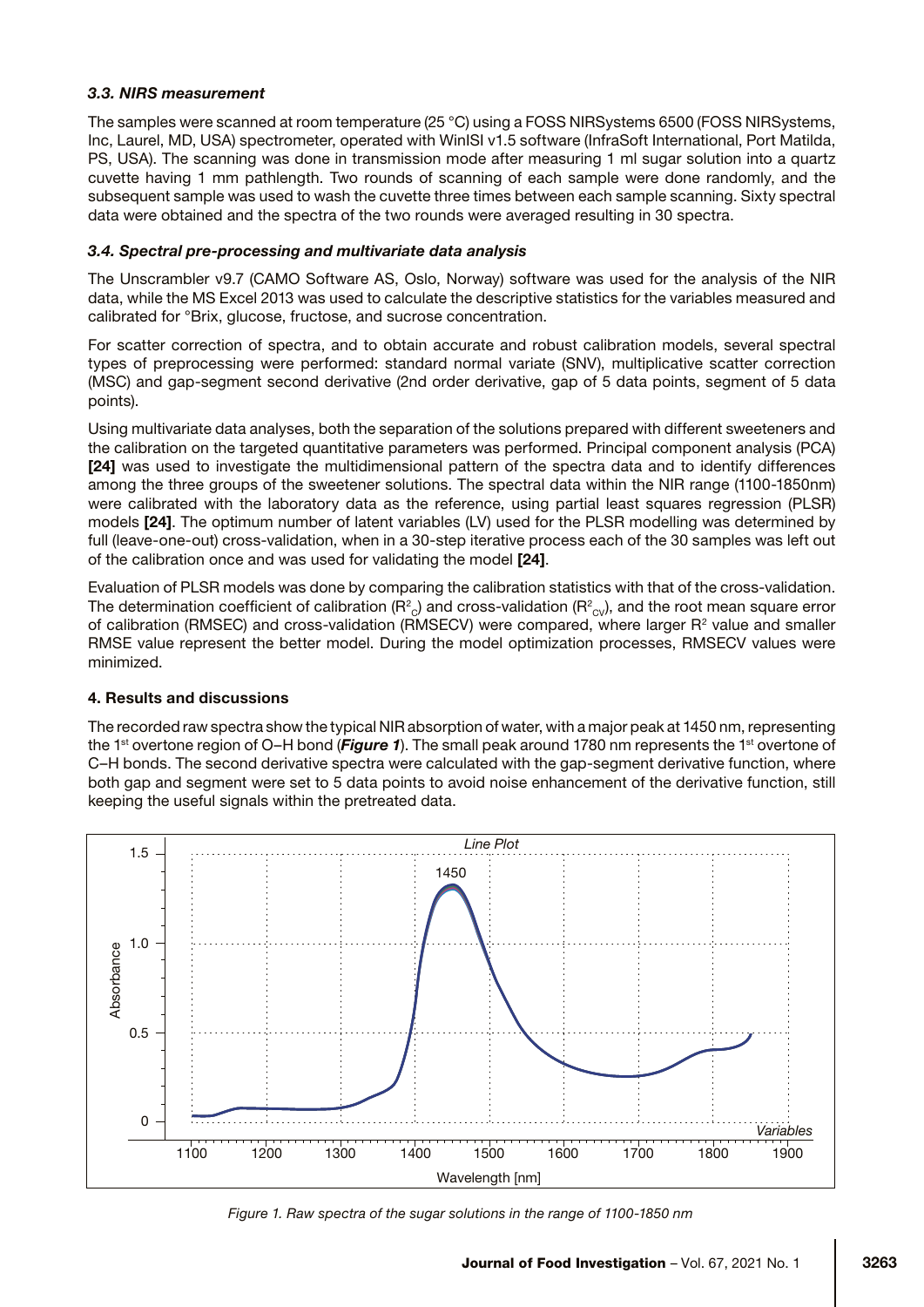The negative peaks of the 2nd derivative spectra (*Figure 2*) indicate the locations and relative amplitude of the original overlapping absorptions appearing as one in the raw spectra. This shows the well-described phenomenon that major peak of the raw spectrum at 1450 nm is formed by at least two underlying absorptions of water at 1416 nm and 1460 nm, representing less and more H-bonded water, respectively [15].

The applied spectral pretreatments (2<sup>nd</sup> derivative, or SNV, or MSC) did not allow visual differentiation of solutions with different sweeteners, while the gradual changes of the water absorption peaks indicated the effect of the increasing concentration of dissolved sugars on the structure of water [15].

**Figure 3** shows the 3D plot of the PCA performed with  $2^{nd}$  derivative spectra of all the 30 solutions. The solutions of the three types of sweeteners are indicated with different colors and numbers. The two plots show the same result from different angles, highlighting that 4<sup>th</sup> principal component (PC4) is responsible for the separation of K-Sweet F55 from D-sucrose and K-Syrup LDX, and PC2 is responsible for the separation of D-sucrose from K-Syrup LDX and K-Sweet F55. Thus, PC2, as new latent variable covering approximately 2% of the variance of the original NIR data, describes the difference between the disaccharide and monosaccharide solutions, while PC4, covering less than 1% of the variance of the original NIR data, describes the difference between the solutions of high fructose syrup and that of the other sweeteners. The combination of PC2 and PC4 describes the differences between glucose solutions and others.



*Figure 2. Second derivative spectra of the sugar solutions in the range of 1100-1850 nm*



*Figure 3. 3D plots of the principal component analysis (PCA) of the three types of sugar solutions using 2nd derivative*  spectra, showing (a) the 1<sup>st</sup> principal component (PC1), PC2 and PC4, and (b) PC1, PC4 and PC2. The red (1), green (2) *and light blue (3) scores represent D-sucrose, K-Syrup LDX, and K-Sweet F55, respectively.*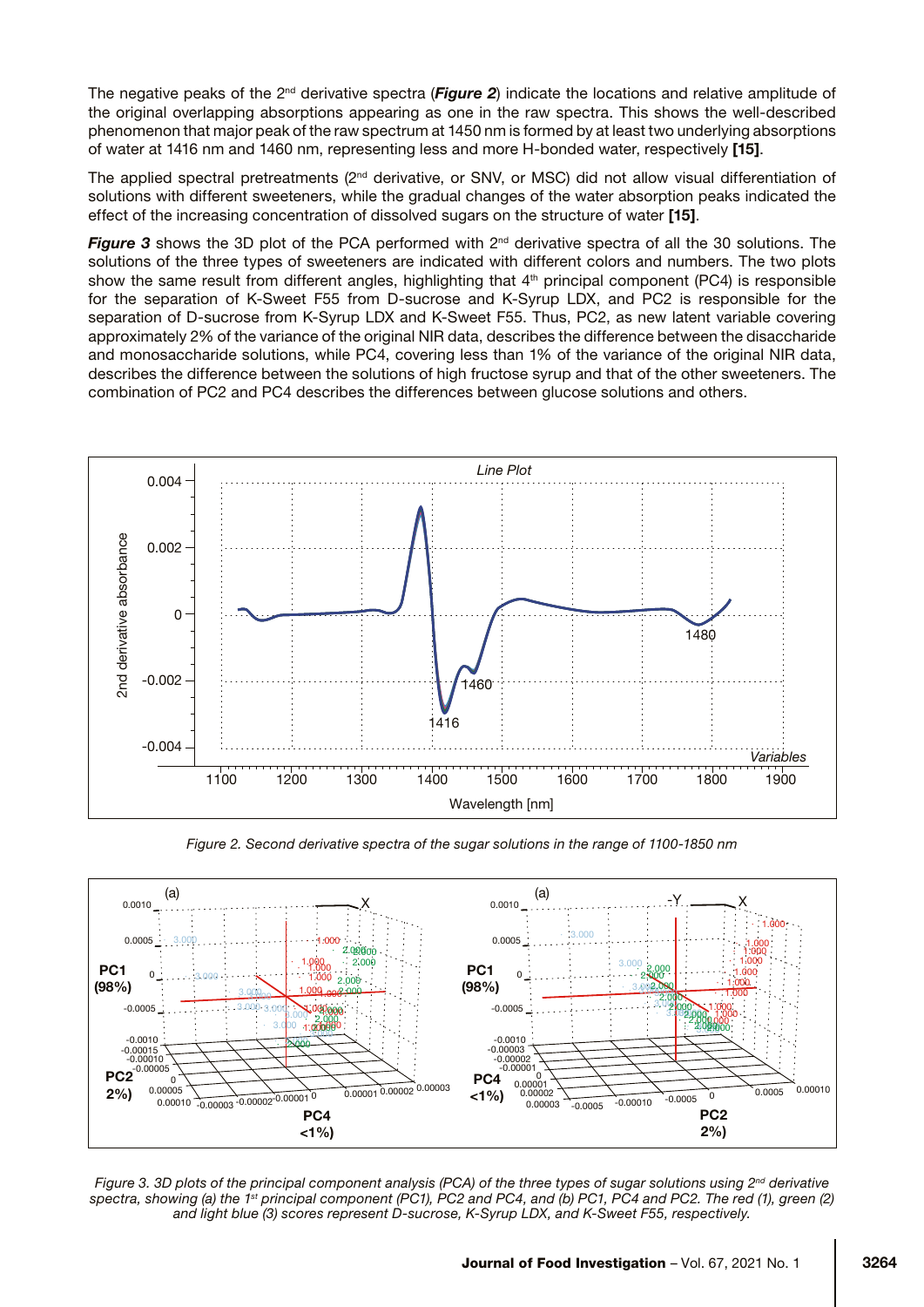**Figure 4** shows the loading vectors of PC2 and PC4. The wavelength regions having the largest deviation from zero are the most responsible for score values of the principal components, thus, the assigned peaks indicate the absorptions causing the difference between the sugar solutions. The band assignments are in good harmony with previous findings [14], [15], i.e. peaks in the 1300-1600 nm interval refer to the molecular changes of water caused by the dissolved sugars, while the peaks in the 1600-1850 nm interval represent characteristic C–H bands.

The results of the calibration models developed using PLS regression on the measured °Brix and calculated fructose, glucose, sucrose concentrations are presented in *Table 2* and *Figure 5.*



*Figure 4. The loading vectors of PC2 and PC4 showing the absorption bands responsible for the separation of D-sucrose from K-Syrup LDX and K-Sweet F55, and for the separation of K-Sweet F55 from D-sucrose and K-Syrup LDX, respectively*

*Table 2. The calibration and cross-validation statistics for °Brix, glucose, fructose and sucrose concentration in the sugar solutions (n = 30), highlighting the best model for each* 

| <b>Math treatment</b> | LV             | <b>Constituent</b>        | $R_c^2$ | <b>RMSEC</b><br>(g/100ml) | $R^2_{\text{cv}}$ | <b>RMECV</b><br>(g/100ml) |
|-----------------------|----------------|---------------------------|---------|---------------------------|-------------------|---------------------------|
| <b>NONE</b>           | 1              | °Brix                     | 0.846   | 1.06                      | 0.842             | 1.09                      |
| <b>NONE</b>           | 3              | Fructose                  | 0.921   | 0.33                      | 0.831             | 0.51                      |
| <b>NONE</b>           | 3              | Glucose                   | 0.871   | 0.85                      | 0.820             | 1.04                      |
| <b>NONE</b>           | 3              | Sucrose                   | 0.927   | 0.83                      | 0.897             | 1.02                      |
| <b>MSC</b>            | $\mathbf{1}$   | °Brix                     | 0.853   | 1.04                      | 0.832             | 1.10                      |
| <b>MSC</b>            | 3              | Fructose                  | 0.791   | 0.47                      | 0.573             | 0.70                      |
| <b>MSC</b>            | 3              | Glucose                   | 0.942   | 0.58                      | 0.907             | 0.78                      |
| <b>MSC</b>            | 3              | Sucrose                   | 0.976   | 0.50                      | 0.958             | 0.58                      |
| <b>SNV</b>            | 1              | $\mathrm{P}\mathrm{Brix}$ | 0.857   | 1.01                      | 0.794             | 1.26                      |
| <b>SNV</b>            | 3              | Fructose                  | 0.750   | 0.55                      | 0.642             | 0.70                      |
| <b>SNV</b>            | 3              | Glucose                   | 0.914   | 0.68                      | 0.868             | 0.88                      |
| <b>SNV</b>            | 3              | Sucrose                   | 0.962   | 0.60                      | 0.936             | 0.81                      |
| 2D5G5S                | $\overline{c}$ | °Brix                     | 0.861   | 1.00                      | 0.823             | 1.15                      |
| 2D5G5S                | 3              | Fructose                  | 0.772   | 0.51                      | 0.648             | 0.64                      |
| 2D5G5S                | 3              | Glucose                   | 0.954   | 0.50                      | 0.907             | 0.74                      |
| 2D5G5S                | 2              | Sucrose                   | 0.982   | 0.40                      | 0.976             | 0.51                      |

LV: number of latent variables, R<sup>2</sup><sub>c</sub>: determination coefficient of calibration, RMSEC: root mean square error of calibration, *R2 CV: determination coefficient of cross-validation, RMSECV: root mean square error of cross-validation, MSC: multiplicative scatter correction, SNV: standard normal variate, 2D5G5S: 2nd order derivative with 5-point gap and 5-point segment*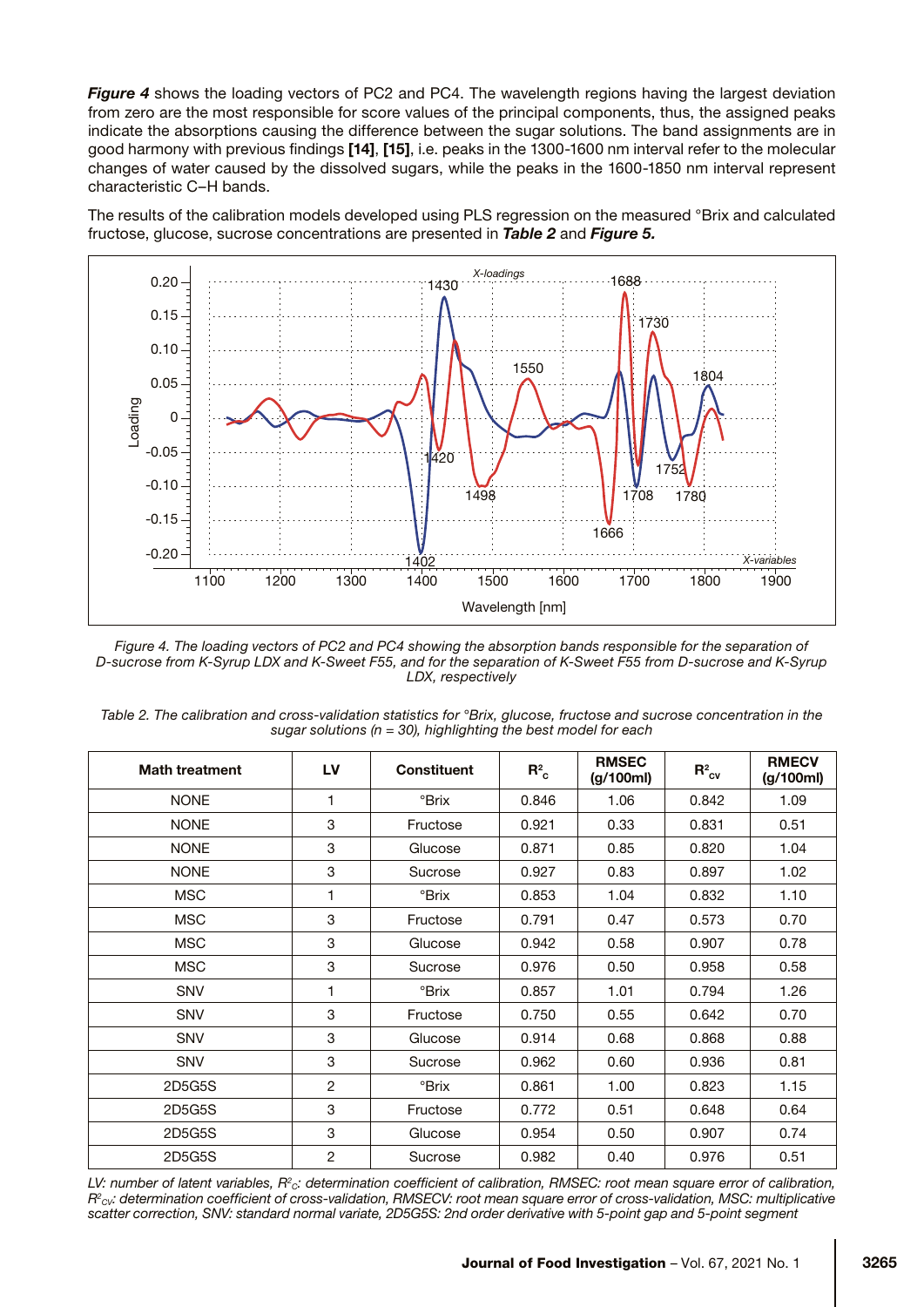The best results for °Brix were achieved with no spectral pretreatment. The RMSE of °Brix remained around 1 °Bx, which was almost third of the standard deviation of the measured reference values. The RMSE of the sugar concentrations was similarly low. The least accurate model was achieved for fructose, which is caused by the group of samples with fructose content below 0.05% - for these samples the model performed worse than in the higher concentration regions (*Figure 5. (b)*). Second derivative pretreatment gave the best result for glucose and sucrose, while the best models for fructose were achieved without pretreatment of the NIR spectra.

The calibration and cross-validation regression lines (Y-fit) of the best °Brix, fructose, glucose and sucrose models are shown in *Figure 5.* The black diagonal line shows the optimal Y-fit, while blue and red lines show the calibration and cross-validation Y-fits. The blue dots show the NIR predicted composition values of samples during calibration in the function of the laboratory reference values, and red dots show the NIR predicted values at cross-validation testing, again, in the function of the reference values measured. The closer the dots are to the regression line and the less the regression line deviates from the optimal Y-fit, the better the calibration model is. In most of the cases, the achieved Y-fits are hitting the optimum, meaning that the NIR predicted values are almost equal to the actual laboratory reference values. The calibration and cross-validation results of this study are in agreement with the previously cited results achieved with sugar solutions and fruit juices. These results confirm that, after a proper calibration process, NIR spectroscopy is a useful and effective tool for easy, rapid and accurate measurement of individual sugars in mixed solutions.

![](_page_7_Figure_2.jpeg)

*Figure 5. The optimum Y-fit (black diagonal) and the Y-fits of the best calibrations (blue) and cross-validations (red) for (a) °Brix, concentration of (b) fructose, (c) glucose and (d) sucrose*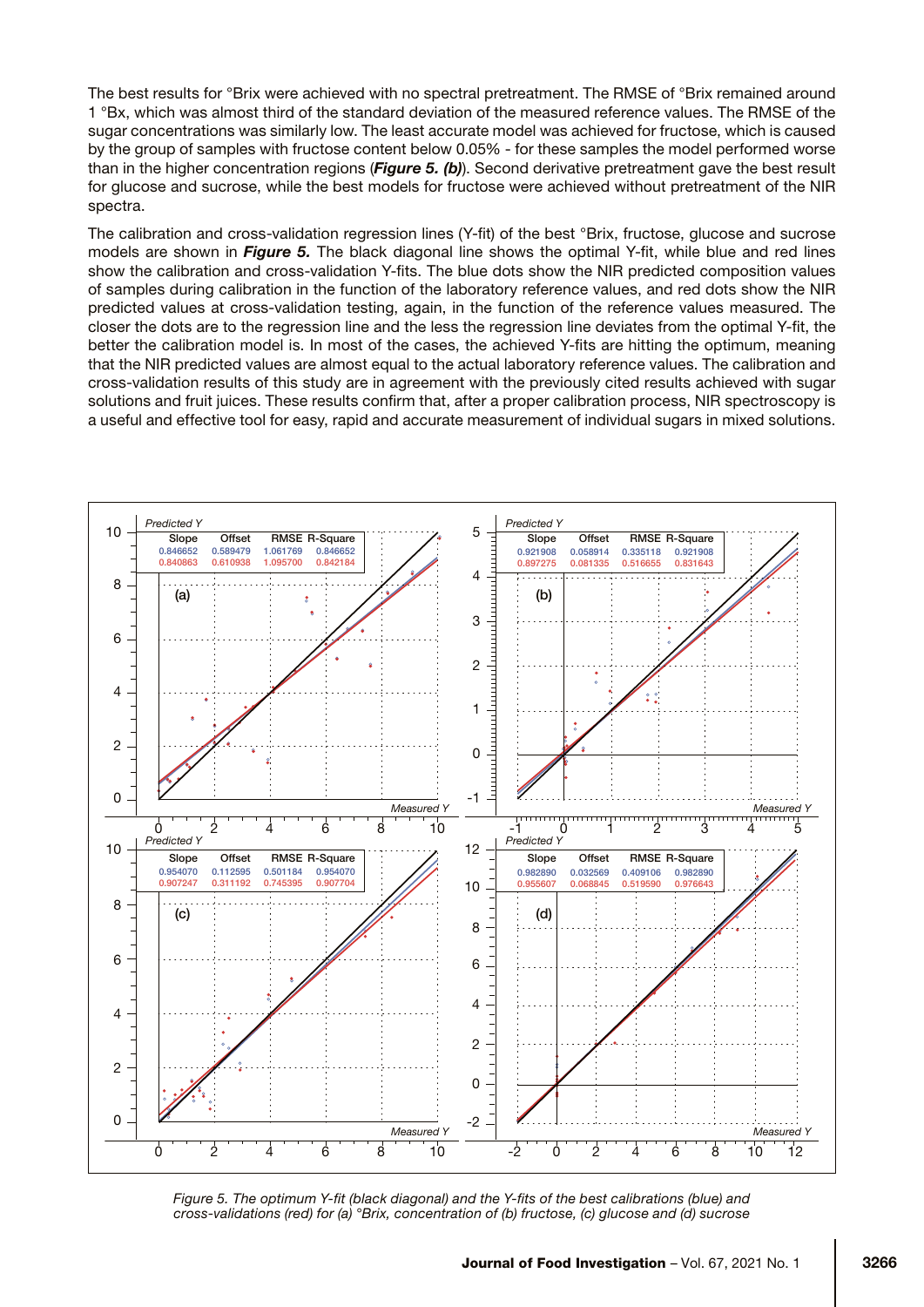## 5. Conclusions

The results of this study performed with widely used sweeteners confirm the previously published findings that NIR spectroscopy is a useful and powerful technology to detect and quantify individual sugar types even in mixture solutions. Since NIR spectrometers have not only reached the portable size but have become extremely small as a fingernail-sized chip, the importance of this technology in everyday food qualification seems to be underestimated. Wide aspects of applications should be tested and used for monitoring products and warrant food safety and quality. Among these applications, checking and certifying the fructose content of beverages and foods would advantage consumers' health, as this constituent has been proven to raise the risk of several diseases of modern times. NIR spectroscopy as secondary correlative analytical technology will likely remain to be unsuitable for detecting and quantifying fructose in a complex liquid of completely unknown composition, but may be suitable for indicating the excessive presence of fructose in a known liquid meant to be containing no or only a certain amount of fructose. The usability of NIR tools is limited and they should not be considered as subtituents of classical analytical methods, however, by rational use of opportunities, useful applications can be developed for practice.

## 6. References

- [1] Edwards, C. H., Rossi, M., Corpe, C. P., Butterworth, P. J., & Ellis, P. R. (2016): The role of sugars and sweeteners in food, diet and health: Alternatives for the future. Trends in Food Science and Technology, 56, pp. 158-166. <https://doi.org/10.1016/j.tifs.2016.07.008>
- [2] White, E., McMahon, M., Walsh, M., Coffey, J. C., & O'Sullivan, L. (2014): Creating Biofidelic Phantom Anatomies of the Colorectal Region for Innovations in Colorectal Surgery. Proceedings of the International Symposium on Human Factors and Ergonomics in Health Care, 3 (1), pp. 277-282. <https://doi.org/10.1177/2327857914031045>
- [3] Gardner, C., Wylie-Rosett, J., Gidding, S. S., Steffen, L. M., Johnson, R. K., Reader, D., & Lichtenstein, A. H. (2012): Nonnutritive sweeteners: Current use and health perspectives: A scientific statement from the American heart association and the American diabetes association. Circulation, 126 (4), pp. 509-519. <https://doi.org/10.1161/CIR.0b013e31825c42ee>
- [4] Taskinen, M. R., Packard, C. J., & Borén, J. (2019): Dietary fructose and the metabolic syndrome. Nutrients, 11 (9), pp. 1-16. <https://doi.org/10.3390/nu11091987>
- [5] Bray, G. A. (2013): Energy and fructose from beverages sweetened with sugar or high-fructose corn syrup pose a health risk for some people. Advances in Nutrition, 4 (2), pp. 220-225. <https://doi.org/10.3945/an.112.002816>
- [6] Malik, V. S., & Hu, F. B. (2015): Fructose and Cardiometabolic Health What the Evidence from Sugar-Sweetened Beverages Tells Us. Journal of the American College of Cardiology, 66 (14), pp. 1615-1624. <https://doi.org/10.1016/j.jacc.2015.08.025>
- [7] Rizkalla, S. W. (2010): Health implications of fructose consumption: A review of recent data. Nutrition and Metabolism, 7, pp. 1-17. <https://doi.org/10.1186/1743-7075-7-82>
- [8] Biró, G. (2018): Human biological characteristics of fructose. Journal of Food Investigation, 64 (1), pp. 1908-1916.
- [9] Collino, M. (2011): High dietary fructose intake: Sweet or bitter life? World Journal of Diabetes, 2 (6), pp. 77. <https://doi.org/10.4239/wjd.v2.i6.77>
- [10] Liu, Y., Ying, Y., Yu, H., & Fu, X. (2006): Comparison of the HPLC method and FT-NIR analysis for quantification of glucose, fructose, and sucrose in intact apple fruits. Journal of Agricultural and Food Chemistry, 54 (8), pp. 2810-2815. <https://doi.org/10.1021/jf052889e>
- [11] Giannoccaro, E., Wang, Y. J., & Chen, P. (2008): Comparison of two HPLC systems and an enzymatic method for quantification of soybean sugars. Food Chemistry, 106 (1), pp. 324-330. <https://doi.org/10.1016/j.foodchem.2007.04.065>
- [12] Yuan, H., Wu, Y., Liu, W., Liu, Y., Gao, X., Lin, J., & Zhao, Y. (2015): Mass spectrometry-based method to investigate the natural selectivity of sucrose as the sugar transport form for plants. Carbohydrate Research, 407, pp. 5-9. <https://doi.org/10.1016/j.carres.2015.01.011>
- [13] International Association of Analytical Chemistry, A. (1990): Official Methods of Analysis of the AOAC. Arlington VA